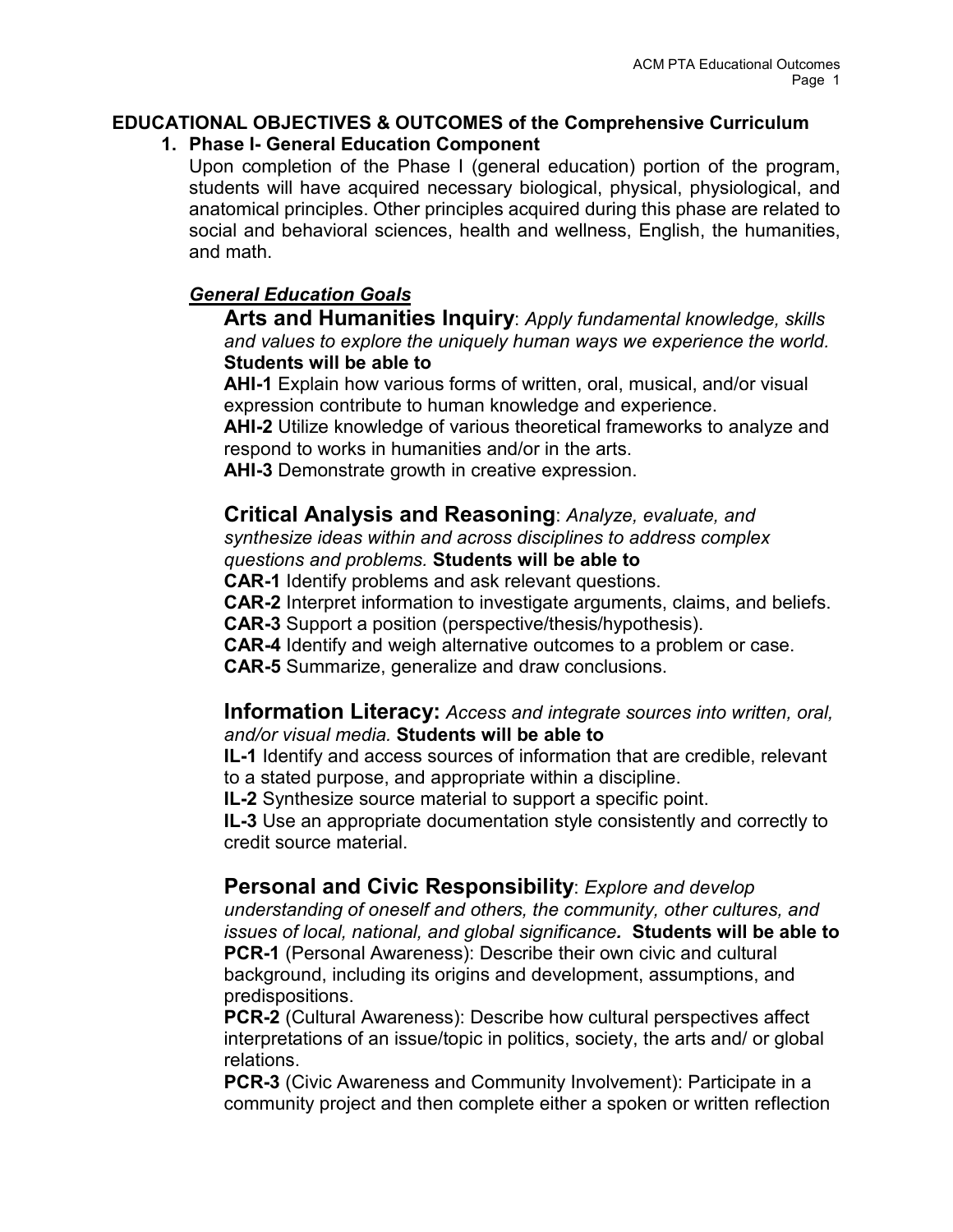that identifies the civic issues encountered and personal insights gained from this community experience.

## **Scientific and Quantitative Reasoning**: *Apply fundamental*

*scientific and/or mathematical concepts to investigate, evaluate and/or to solve problems.* **Students will be able to**

**SQR-1** Identify problems and formulate questions and hypotheses.

**SQR-2** Collect, summarize, and interpret data.

**SQR-3** Apply models and methods to draw valid conclusions, identify logical relationships, and/or to solve problems.

**SQR-4** Use basic mathematical skills to solve real world problems.

**Technological Competency**: *Use the appropriate discipline-specific technologies to complete tasks effectively.* **Students will be able to TC-1** Demonstrate effective use of a specific technology to achieve a desired task outcome.

**Written and Oral Communication**: *Use writing and speaking skills to communicate effectively.* **Students will be able to**

**WOC-1** Develop and articulate ideas coherently and cogently for a specific audience, purpose, and situation.

**WOC-2** Use standard English and conventions of usage appropriate to a discipline to produce substantially error-free and precise communications. **WOC-3** Present ideas compellingly through the use of delivery aids and techniques, such as of voice, eye contact, gestures, and posture.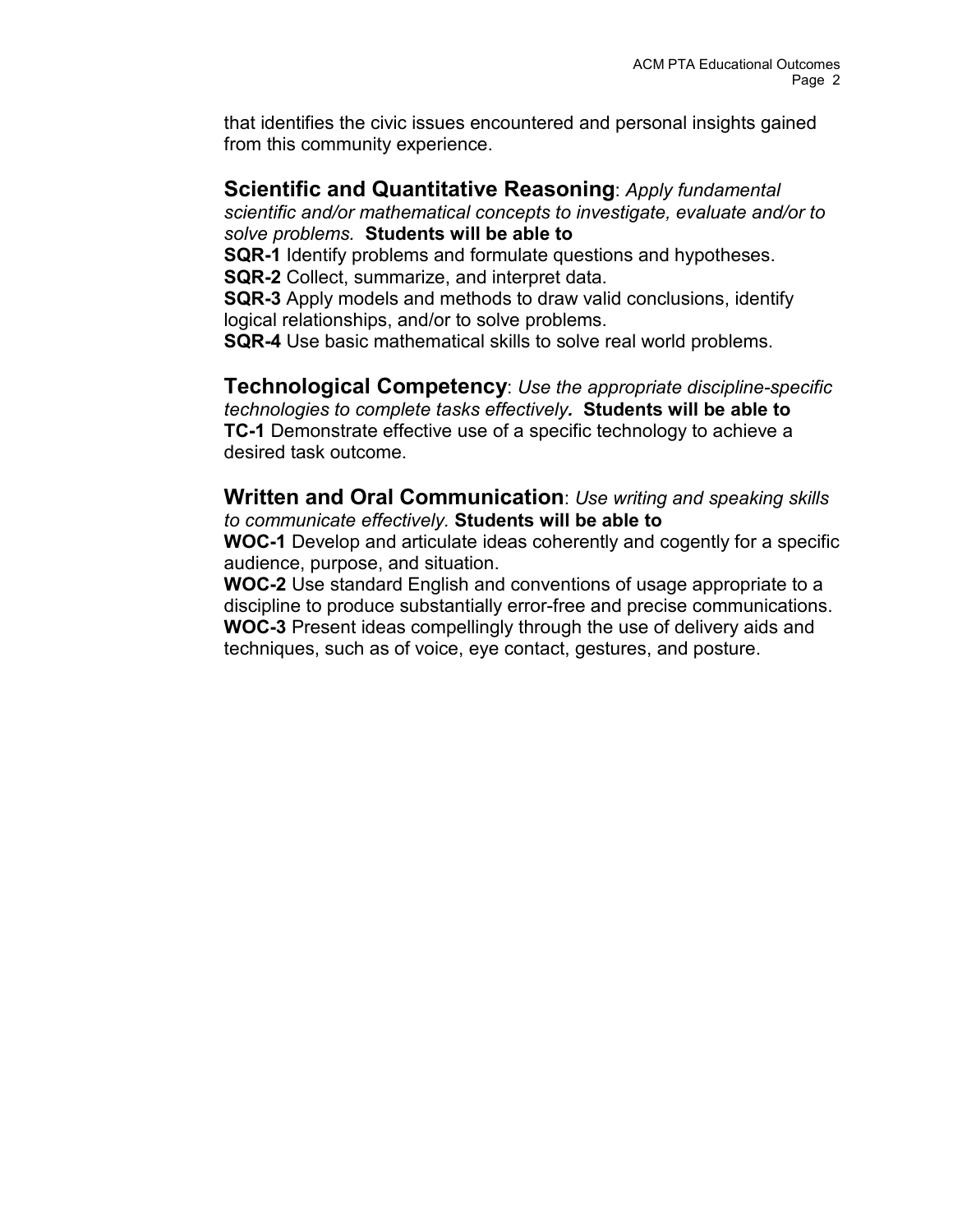## **2. Phase II-Technical/Clinical Education Component**

After acceptance into and completion of the Phase II of the program, students will have successfully demonstrated entry-level competency verbally, in writing, or by practical application, the ability to work under the direction and supervision of a licensed physical therapist.

Specific skills to be acquired during Phase II include:

#### *Ethics, Values, & Responsibilities*

- a. Adhering to *legal practice standards*, including all federal, state, and institutional regulations related to patient/client care and fiscal management. (7D1)
- b. Reporting to appropriate authorities suspected cases of *abuse* of vulnerable populations. (7D2)
- c. Reporting to appropriate authorities suspected cases of *fraud and abuse* related to the utilization of and payment for physical therapy and other health care services. (7D3)
- d. Performing duties in a manner consistent with the *Guide for Conduct* of the Physical Therapist Assistant (APTA) and *Standards or Ethical Conduct* (APTA) to meet the expectations of patients, members of the physical therapy profession, and other providers as necessary. (7D4)
- e. Performing duties in a manner consistent with APTA's *Values Based Behaviors* for the PTA. (7D5)
- f. Implementing, in response to an ethical situation, a plan of action that demonstrates sound *moral reasoning* congruent with core professional ethics and values. (7D6)
- g. *Communicating* effectively with all stakeholders, including patients/clients, family members, caregivers, practitioners, inter-professional team members, consumers, payers, and policymakers. (7D7)
- h. Identifying, respecting, and acting with consideration for patients'/clients' *differences, values, preferences, and expressed needs* in all work-related activities. (7D8)
- i. Applying current knowledge, theory, and *clinical judgment* while considering the patient/client perspective and the environment, based on the plan of care established by the physical therapist. (7D9)
- j. Identifying basic concepts in professional *literature* including, but not limited to, validity, reliability and level of statistical significance. (7D10)
- k. Identifying and integrating appropriate *evidence-based resources* to support clinical decision-making form progression of the patient within the plan of care established by the physical therapist. (7D11)
- l. Effectively *educating* others by using teaching methods that are commensurate with the needs of the patient, caregiver or healthcare personnel. (7D12)
- m. Participating in *professional and community organization* that provides opportunities for volunteerism, advocacy and leadership. (7D13)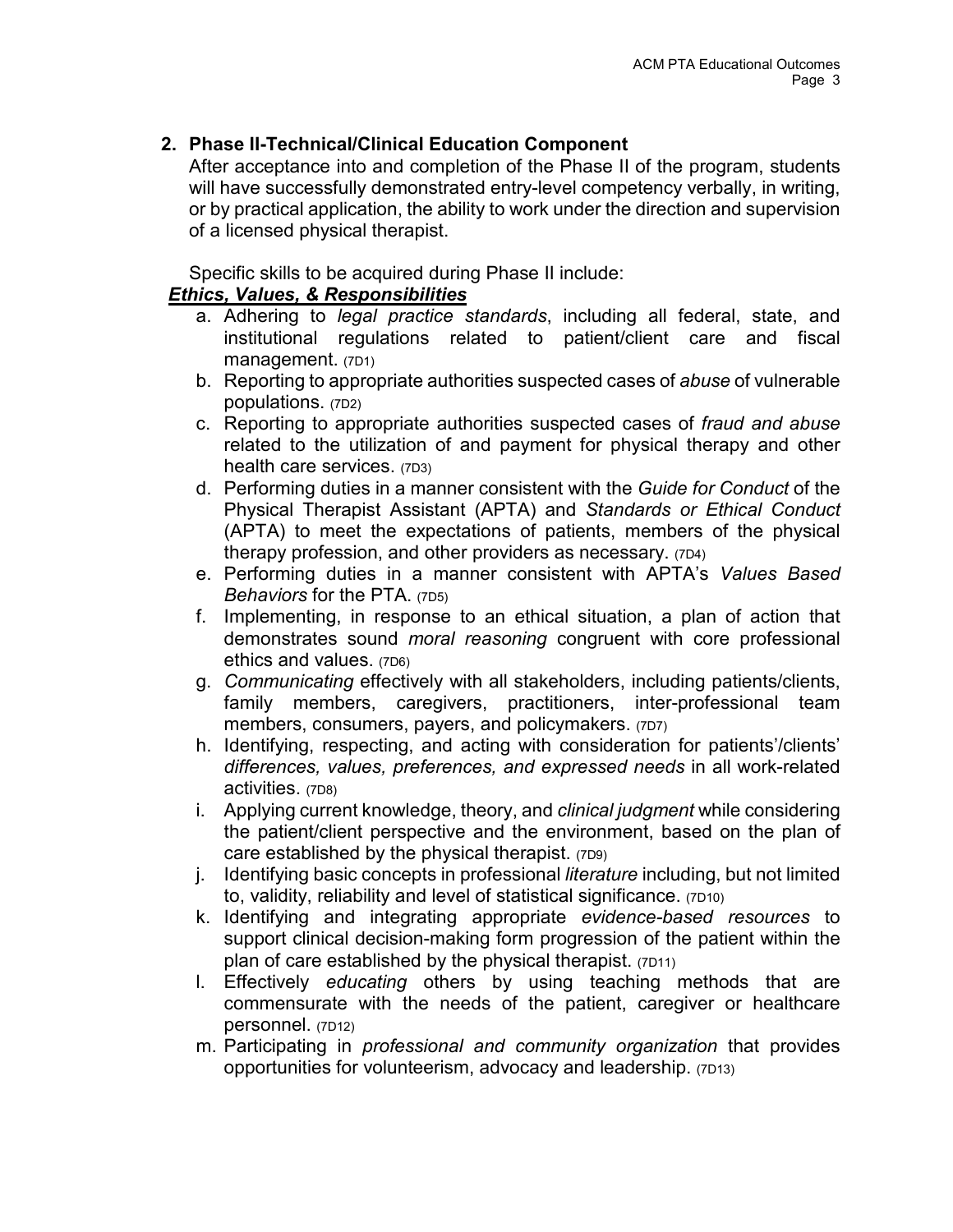n. Identifying career development and *lifelong learning* opportunities, including the role of the PTA in the clinical education of PTA students. (7D14)

## *Patient/Client Management*

- o. Interviewing patients/clients, caregivers, and family to obtain current information related to *prior and current level of function* and general health status (e.g., fatigue, fever, malaise, unexpected weight change.) (7D15)
- p. Using the *International Classification of Functioning, Disability and Health (ICF*) to describe a patient's/client's impairments, activity and participation limitations. (7D16)

## *Plan of Care*

- q. Communicating and understanding of the *plan of care* developed by the physical therapist to achieve short and long term goals and intended outcomes. (7D17)
- r. *Reviewing health records* (e.g., lab values, diagnostic tests, specialty reports, narrative, consults, and physical therapy documentation) prior to carrying out the PT plan of care. (7D18)
- s. *Monitoring and adjusting interventions* in the plan of care in response to patient/client status and clinical indications. (7D19)
- t. *Reporting any changes* in patient/client status or progress to the supervision physical therapist. (7D20)
- u. Determining when an intervention should not be performed due to clinical indications or when the direction to perform the intervention is *beyond* that which is appropriate for the PTA. (7D21)
- v. Contributing to the *discontinuation* of episode of care planning and followup processes as directed by the supervision physical therapist. (7D22)

## *Intervention*

- w. Demonstrating competence in implementing selected components of interventions identified in the plan of care established by the physical therapist. Interventions include: (7D23)
	- 1) *Airway Clearance Techniques*: breathing exercises, coughing techniques and secretion mobilizations. (7D23a)
	- 2) *Application of Devices and Equipment*: assistive/adaptive devices and prosthetic and orthotic devices. (7D23b)
	- 3) *Biophysical Agents*: biofeedback, electrotherapeutic agents, compression therapies, cryotherapy, hydrotherapy, superficial and deep thermal agents, traction and light therapies. (7D23c)
	- 4) *Functional Training* in Self-Care and in Domestic, Education, Work, Community, Social, and Civic Life. (7D23d)
	- 5) *Manual Therapy* Techniques: passive range of motion and therapeutic massage. (7D23e)
	- 6) *Motor Function* Training (balance, gait, etc). (7D23f)
	- 7) Patient/Client *Education.* (7D23g)
	- 8) *Therapeutic Exercise.* (7D23h)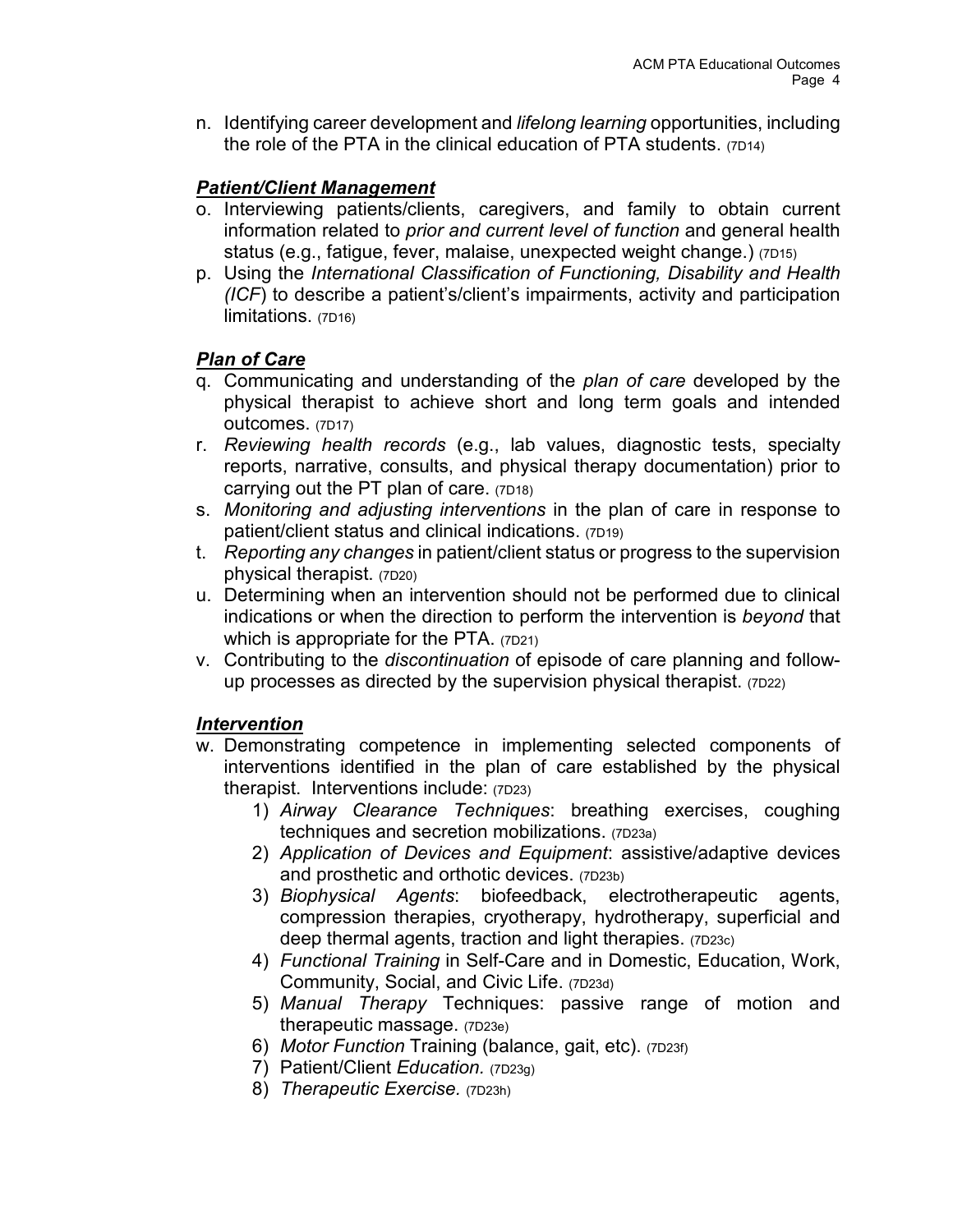9) *Wound Management*: isolation techniques, sterile technique, application and removal of dressing or agents, and identification of precautions for dressing removal. (7D23i)

## *Test and Measures*

- x. Demonstrating competence in performing components of data collection skills essential for carrying out the plan of care by administering appropriate tests and measures (before, during, and after interventions) for the following areas: (7D24)
	- 1) *Aerobic Capacity and Endurance:* measurement of standard vital signs; recognize and monitor responses to positional changes and activities (e.g., orthostatic hypotension, response to exercise). (7D24a)
	- 2) *Anthropometrical Characteristics*: measurements of height, weight, length, and girth. (7D24b)
	- 3) *Mental Functions*: detect changes in a patient's state of arousal, mentation, and cognition. (7D24c)
	- 4) *Assistive Technology:* identify the individual's and caregiver's ability to care for the device; recognize changes in skin condition and safety factors while using devices and equipment. (7D24d)
	- 5) *Gait, Locomotion, and Balance*: deterring the safety, status, and progression of patient while engaged in gait, locomotion, balance, wheelchair management and mobility. (7D24e)
	- 6) *Integumentary Integrity*: detect absent or altered sensation; normal and abnormal integumentary changes; activities, positioning, and postures that aggravate or relieve pain or altered sensations, or that can produce associated skin trauma; and recognize viable versus nonviable tissue. (7D24f)
	- 7) *Joint integrity and Mobility*: detect normal and abnormal joint movement. (7D24g)
	- 8) *Muscle Performance*: measure muscle strength by manual muscle testing; observe the presence or absence of muscle mass; recognize normal and abnormal muscle length, and changes in muscle tone. (7D24h)
	- 9) *Neuromotor Development*: detect gross motor milestones, fine motor milestones, and righting and equilibrium reactions. (7D24i)
	- 10)*Pain*: administer standardized questionnaires, graphs, behavioral scales, or visual analog scales for pain; recognize activities, positioning, and postures that aggravate or relieve pain or altered sensations. (7D24j)
	- 11)*Posture*: determine normal and abnormal alignment of trunk and extremities at rest and during activities. (7D24k)
	- 12)*Range of Motion*: measure functional range of motion and measure range of motion using an appropriate measurement device. (7D24I)
	- 13)*Self-care and Civic, Community, Domestic, Education, Social and Work Life*: inspect the physical environment and measure physical spaces; recognize safety and barriers in the home, community, and